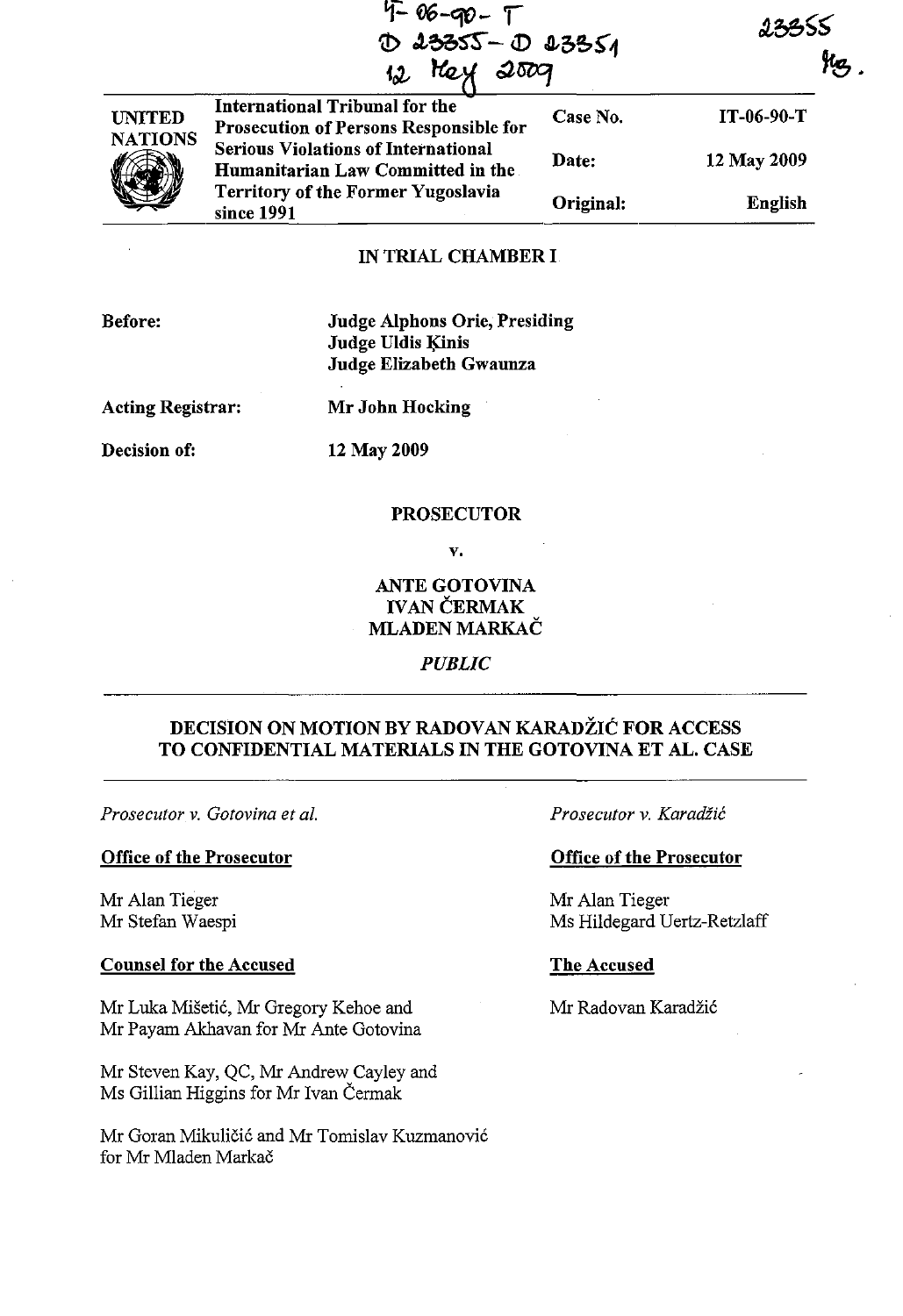I 2250

#### **I. PROCEDURAL mSTORY**

1. On 14 April 2009, the Accused Radovan Karadžić ("Applicant") filed a motion, requesting access to confidential material from the *Gotovina et al.* case, namely access to (a) all confidential closed and private session testimony transcripts, (b) all closed session hearing transcripts, (c) all confidential exhibits; and (d) all confidential *inter partes* filings and submissions and all confidential Trial Chamber decisions.<sup>1</sup> On 28 April 2009, the Prosecution filed a response, requesting that the Motion be denied.<sup>2</sup>

#### **II. SUBMISSIONS**

2. The Applicant claimed that the confidential information sought would be important for the effective investigation and preparation of his defence, and would materially assist his case.3 He argued that there is an interrelation between the factual bases for the allegations against himself and those against the Accused in the *Gotovina et al.* case. <sup>4</sup>Namely, he argued that there is a significant geographical overlap between his case and the *Gotovina et al.* case, because the indictments in both cases involve crimes that allegedly occurred in Bosnia and Herzegovina, and because the facts alleged in the *Gotovina et al.* case provide context to certain acts charged against the Applicant.<sup>5</sup> He submitted that there is also a temporal overlap between the two cases, specifying that he faces charges covering the period from 1991 to November 1995, while the temporal scope of the *Gotovina et al.* case runs from July to September 1995.<sup>6</sup> The Applicant further argued that he should be granted access to the requested materials on the basis of the principle of the equality of  $arms$ .<sup>7</sup> The Applicant assured the Chamber that he would respect all protective measures placed on him by the operation of Rule 75 of the Tribunal's Procedure and Evidence ("Rules"), should the Chamber grant his motion.<sup>8</sup> The Applicant sought disclosure of the requested material on a continuous basis, as the *Gotovina et al.* case is ongoing.<sup>9</sup>

3. The Prosecution submitted that the Applicant has misrepresented the scope of the *Gotovina et al.* case, resulting in the erroneous claim that the two cases are "exceptionally

<sup>&</sup>lt;sup>1</sup> Motion by Radovan Karadžić for Access to Confidential Materials in the *Gotovina et Al.* case, 14 April 2009 **(,IMotion"), paras l, 13.** 

<sup>&</sup>lt;sup>2</sup> Prosecution's Response to Motion by Radovan Karadžić for Access to Confidential Materials in the Gotovina Case, 28 April 2009 ("Response"), paras l, 14.

 $3$  Motion, paras 6, 10-11, 13.

<sup>4</sup> Motion, paras 6, 9-10.

 $<sup>5</sup>$  Motion, paras 6-7, 9.</sup>

<sup>6</sup> Motion, paras 6, 8-9.

<sup>7</sup> Motion, paras 6, ll.

<sup>8</sup> Motion, para. 5.

<sup>&</sup>lt;sup>9</sup> Motion, para. 14.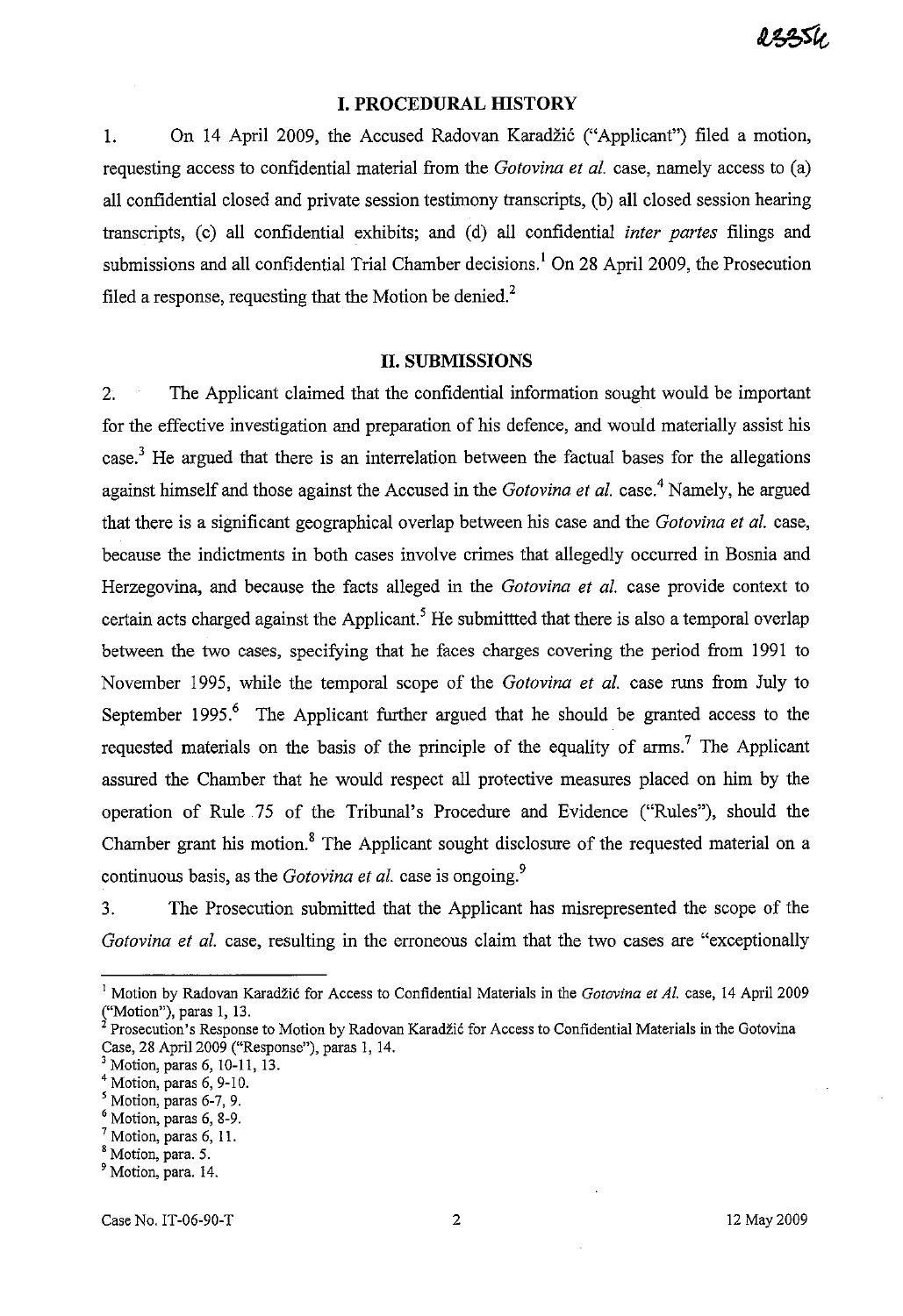intertwined".<sup>10</sup> It alleged that there is virtually no overlap between the two cases, which charge crimes carried out in different countries, at largely different times, involving different perpetrators and victims.<sup>11</sup> The Prosecution, *inter alia*, points out that the Croatian Krajina and the Bosnian Krajina are distinct geographical areas in different countries.<sup>12</sup> In any event, according to the Prosecution, mere temporal overlap between two cases does not amount to a legitimate forensic purpose.<sup>13</sup> It asserted that the Applicant failed to show a legitimate forensic purpose for his request and failed to show how the requested material could assist him in his defence.<sup>14</sup> In addition, as regards the request for access to confidential filings and decisions, the Prosecution argued that the Applicant had not substantiated his request.<sup>15</sup> The Prosecution concluded that the Applicant's request is a classic "fishing expedition".<sup>16</sup>

## **II. APPLICABLE LAW**

4. When requesting access to confidential *inter partes* material, the applicant must identify or describe the material it seeks by its general nature and show a legitimate forensic purpose for gaining access to it.<sup>17</sup> Such purpose may be established by showing the existence of a geographical and temporal nexus between the applicant's case and the case from which the material is sought.<sup>18</sup> Furthermore, the Chamber must be satisfied that there is a good chance that access to the material would materially assist the applicant in his or her case.<sup>19</sup>

5. As for material that has been provided pursuant to Rule 70 of the Rules the Prosecutor must obtain the consent of the provider before the material or its source can be disclosed to another accused before the Tribunal.<sup>20</sup> This is the case even where the Rule 70 provider has consented to the disclosure of the material in one or more prior cases.<sup>21</sup>

- 13 Response, para. 9.
- <sup>14</sup>Response, paras 3, 9, 11, 13.
- <sup>15</sup> Response, para. 12.
- $^{16}$  Response, paras 3, 13.

**<sup>18</sup>**Mrkšić **Decision, para. 7;** *Krajišnik* **Decision, pp. 4-5. <sup>19</sup>**Mrkšić **Decision, para. 7;** *Krajišnik* **Decision, p. 4.** 

Case No. IT-06-90-T 2 May 2009

<sup>10</sup> Response, paras 2, 6, 10-11.

<sup>&</sup>lt;sup>11</sup> Response, paras 2, 6-9.

<sup>12</sup> Response, para. 10.

<sup>17</sup>*Prosecutor* v. Mrkšić *et al.,* Appeals Chamber, Decision on Veselin Šljivančanin's Motion Seeking Access to Confidential Material in the Kordić *and* Čerkez Case, 22 April 2008 ("Mrkšić Decision"), para. 7; *Prosecutor* v. *Krajišnik,* Appeals Chamber, Decision on "Motion by Mićo Stanišić for Access to All Confidential Materials in the Krajišnik Case" *("Krajišnik* Decision"), 21 February 2007, p. 4.

<sup>20</sup>*Krajišnik* Decision, pp. 5-6.

**<sup>21</sup>***Krajišnik* **Decision, p. 6.**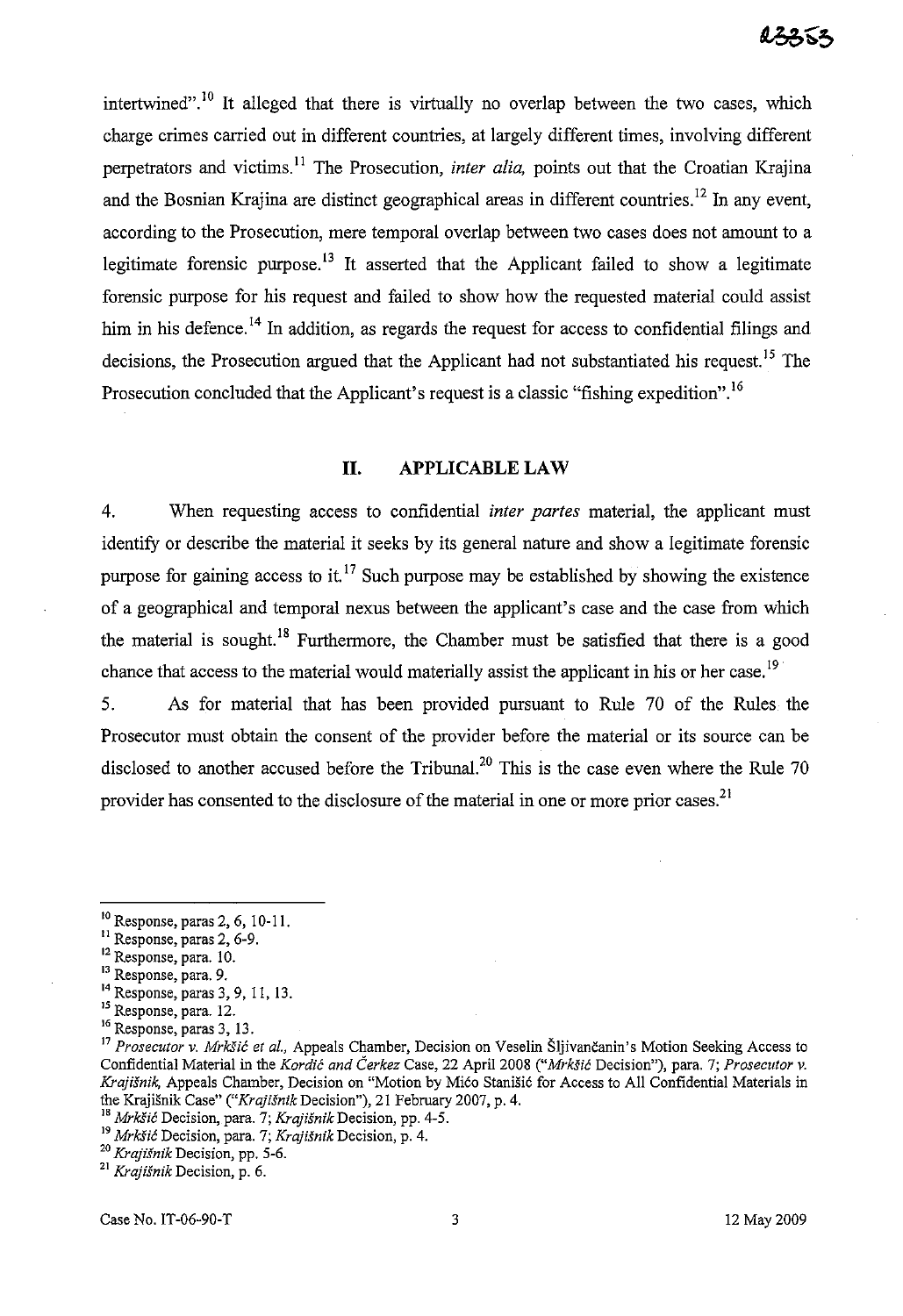6. Pursuant to Rule  $75(F)(i)$ , protective measures that have been ordered for a witness or victim in any proceedings before the Tribunal shall continue to have effect *mutatis mutandis* in any other proceedings, unless and until they are rescinded, varied or augmented.

## **III. DISCUSSION**

7. The Applicant has described the material that he seeks in general terms. However, the indictment in the *Gotovina et al.* case concerns alleged crimes against Serbs in Croatia, namely in the Krajina, not in Bosnia as submitted by the Applicant.<sup>22</sup> Only the crimes charged in Counts 2 and 3 of the *Gotovina et al.* indictment show some relation to Bosnia and Herzegovina, as these Counts charge deportation and forcible transfer of members of the Krajina Serb population from the southern portion of the Krajina to other places within and outside Croatia, *inter alia* to Bosnia and Herzegovina. In so far as this may create some contextual link between these allegations and the events charged in the Karadžić indictment, which are alleged to have been committed in Bosnia and Herzegovina, it is not clear to the Chamber, nor does the Applicant explain, how access to material on Krajina Serb refugees in Bosnia and Herzegovina could materially assist the Applicant in his defence. Hence, the Applicant, by merely making generalized statements, based on incorrect premises, has failed to show a sufficient geographical nexus between the cases. Missing that, the temporal overlap between the two cases that the Applicant alleges alone is insufficient to show a legitimate forensic purpose for gaining access to the requested material. The Applicant also had not made any other submissions so as to show such a legitimate forensic purpose. The Chamber furthermore is not satisfied that there is a good chance that access to the material in the *Gotovina et al.* case would materially assist the Applicant in the preparation of his defence.

<sup>&</sup>lt;sup>22</sup> Amended Joinder Indictment, 12 March 2008, paras 13, 48-53.